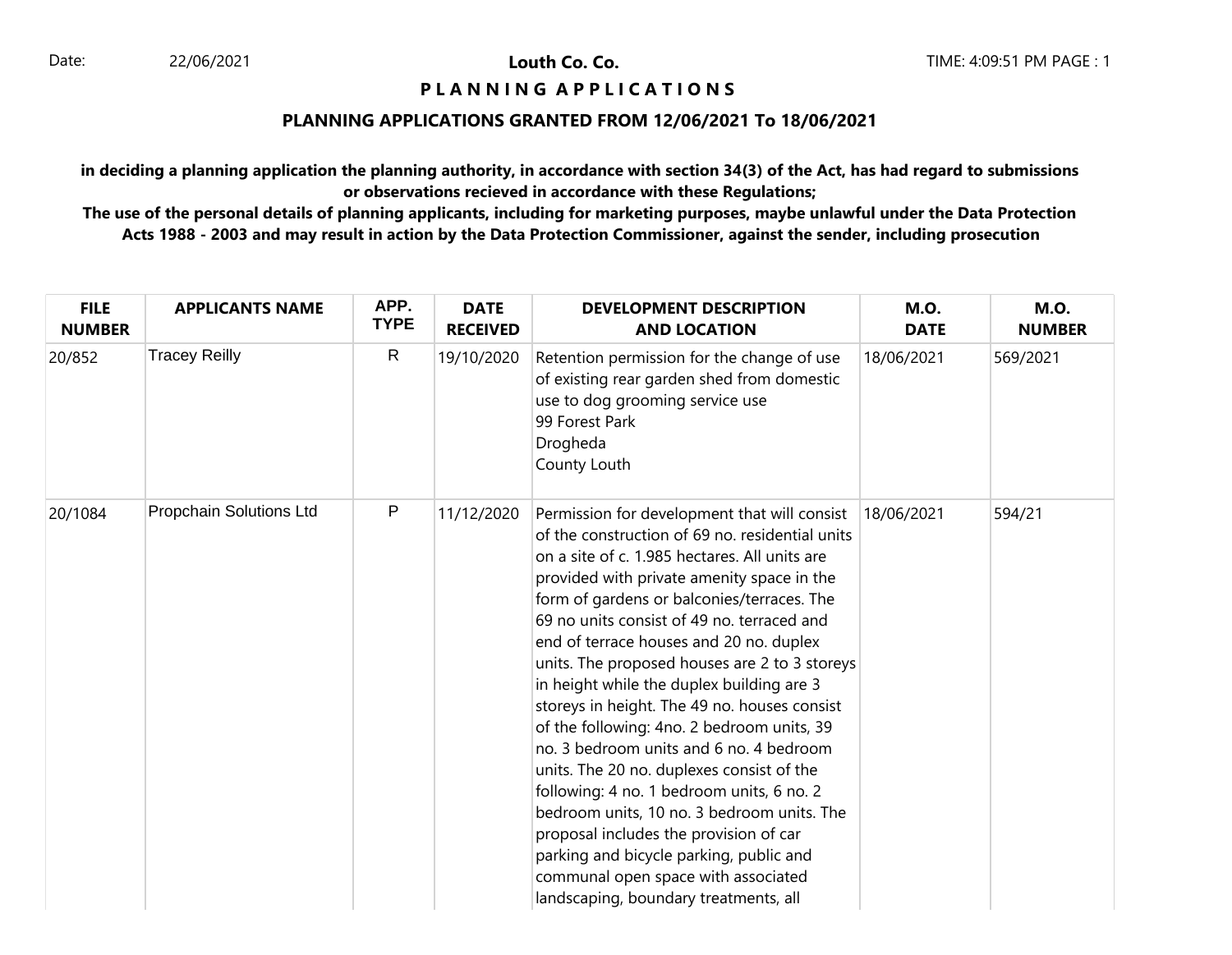# **PIANNING APPLICATIONS**

#### **PLANNING APPLICATIONS GRANTED FROM 12/06/2021 To 18/06/2021**

**in deciding a planning application the planning authority, in accordance with section 34(3) of the Act, has had regard to submissions or observations recieved in accordance with these Regulations;**

|         |              |   |            | associated internal access roads, footpaths<br>and cycles facilities, bin stores, foul and<br>surface water drainage, lighting and all<br>associated and ancillary site works. A Natura<br>Impact Statement (NIS) was submitted to the<br>planning authority with the planning<br>application. *Significant Further Information<br>which includes an updated Natura Impact<br>Statement was received on 27/04/2021*<br>Ballymakenny Road<br>Drogheda<br>Co Louth |            |          |
|---------|--------------|---|------------|------------------------------------------------------------------------------------------------------------------------------------------------------------------------------------------------------------------------------------------------------------------------------------------------------------------------------------------------------------------------------------------------------------------------------------------------------------------|------------|----------|
| 20/1175 | Clare McCann | P | 23/12/2020 | Permission for the demolition of existing<br>dwelling house and construction of<br>replacement dwelling house, effluent<br>treatment system and percolation area and<br>all associated site works<br>Glenmore<br>Riverstown<br>Dundalk, Co Louth                                                                                                                                                                                                                 | 18/06/2021 | 574/2021 |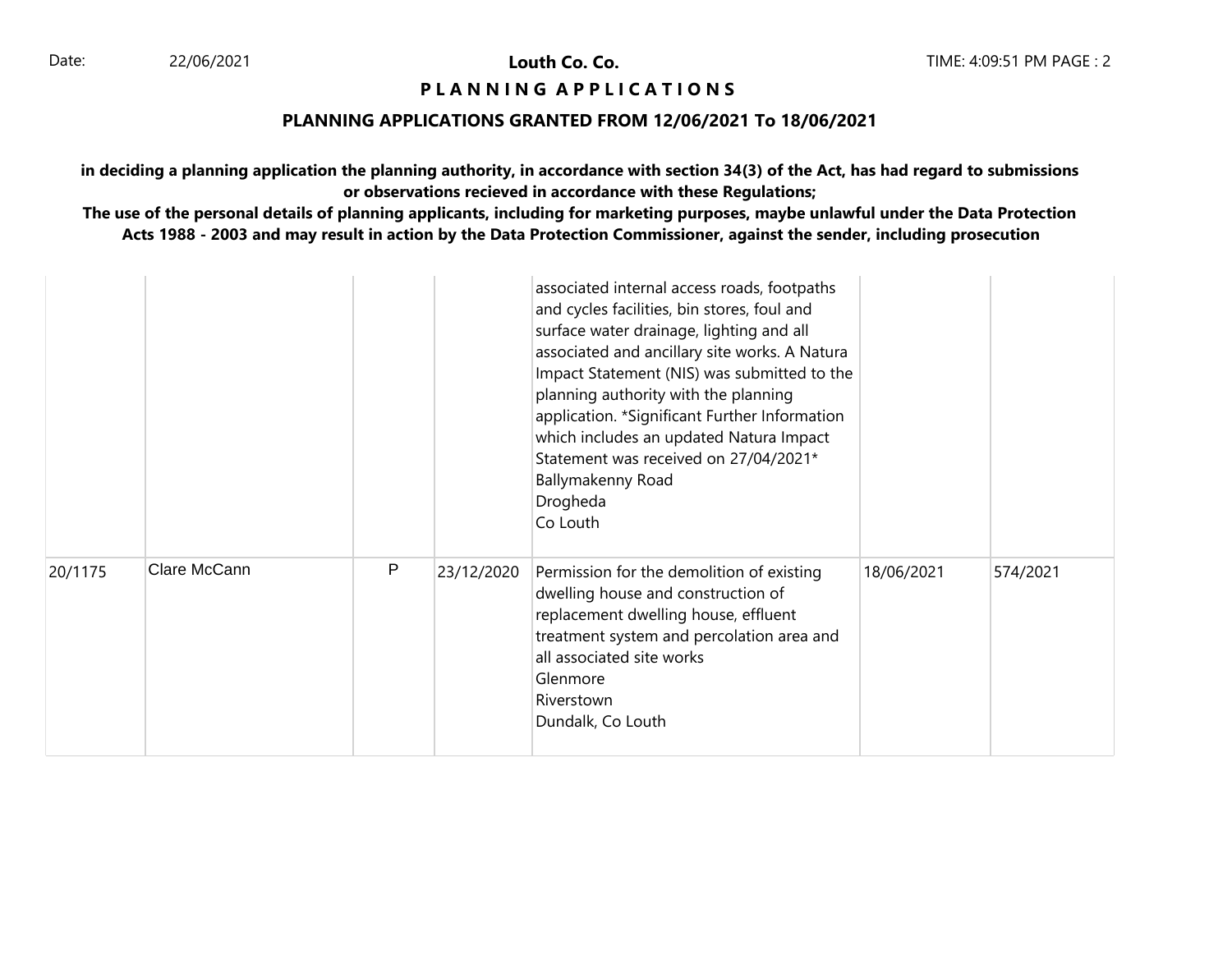## **PIANNING APPLICATIONS**

## **PLANNING APPLICATIONS GRANTED FROM 12/06/2021 To 18/06/2021**

**in deciding a planning application the planning authority, in accordance with section 34(3) of the Act, has had regard to submissions or observations recieved in accordance with these Regulations;**

| <b>FILE</b><br><b>NUMBER</b> | <b>APPLICANTS NAME</b>  | APP.<br><b>TYPE</b> | <b>DATE</b><br><b>RECEIVED</b> | <b>DEVELOPMENT DESCRIPTION</b><br><b>AND LOCATION</b>                                                                                                                                                                                                                                                                                                                                                                                                                              | <b>M.O.</b><br><b>DATE</b> | <b>M.O.</b><br><b>NUMBER</b> |
|------------------------------|-------------------------|---------------------|--------------------------------|------------------------------------------------------------------------------------------------------------------------------------------------------------------------------------------------------------------------------------------------------------------------------------------------------------------------------------------------------------------------------------------------------------------------------------------------------------------------------------|----------------------------|------------------------------|
| 21/10                        | Oliver & Amy Clare      | P                   | 06/01/2021                     | Permission for development that will consist<br>of the extension and alteration of existing<br>one and a half storey dwelling. Works to<br>include raising the existing roof level,<br>alterations to the existing windows, one and<br>a half storey extension to the rear and side,<br>attached single storey garage, new septic<br>tank and percolation area and all associated<br>works *Significant Further Information<br>submitted 27/05/21*<br>Trean<br>Dunleer<br>Co Louth | 18/06/2021                 | 571/2021                     |
| 21/115                       | <b>Matthew Carberry</b> | ${\sf P}$           | 08/02/2021                     | Proposed development consisting of one<br>dwellinghouse, domestic garage/shed,<br>wastewater treatment system and all<br>associated site development works.<br>*Significant Further Information received on<br>01/06/2021*<br>Sheelagh<br>Hackballscross<br><b>Dundalk</b><br>County Louth                                                                                                                                                                                         | 18/06/2021                 | 583/2021                     |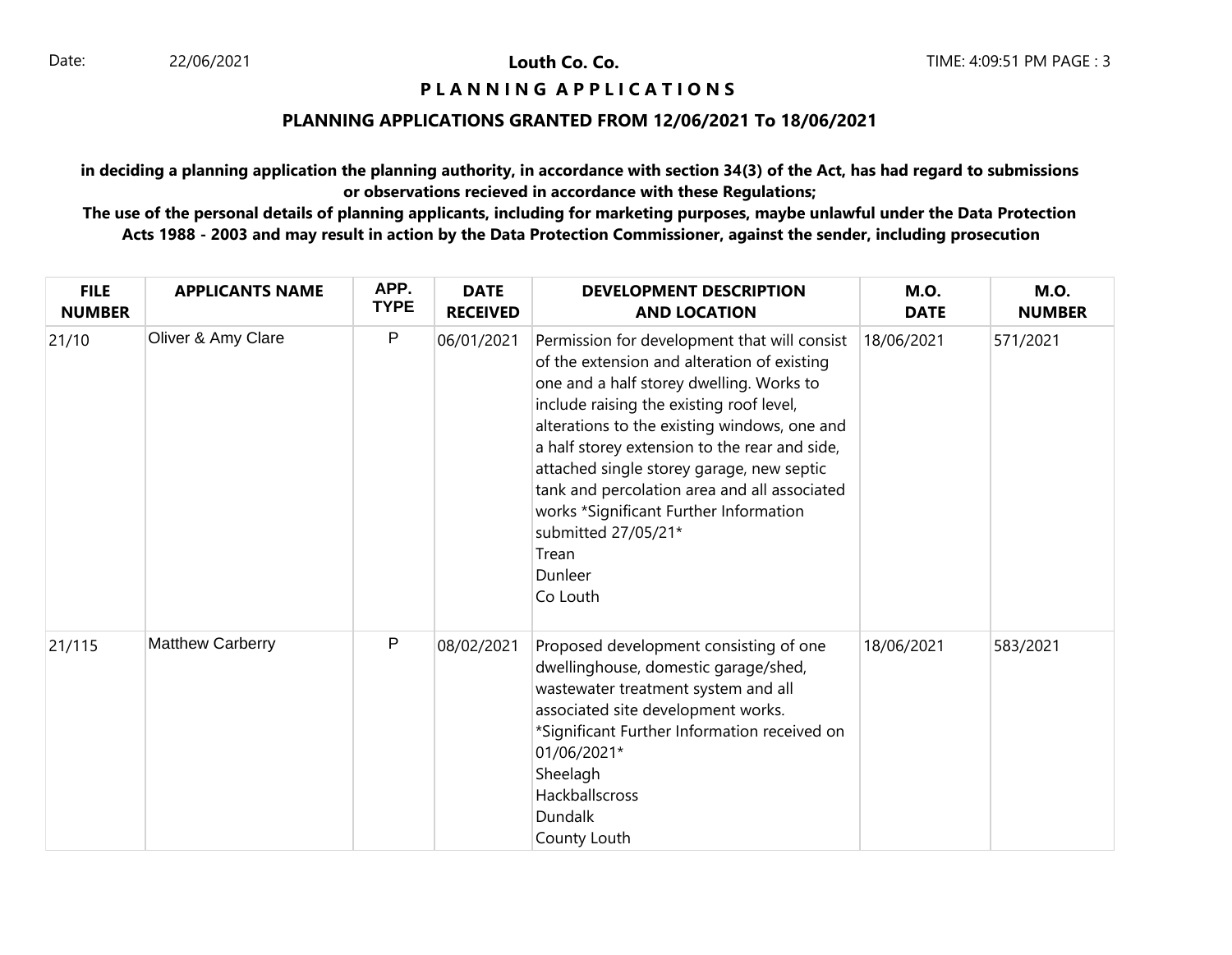# **PIANNING APPLICATIONS**

#### **PLANNING APPLICATIONS GRANTED FROM 12/06/2021 To 18/06/2021**

**in deciding a planning application the planning authority, in accordance with section 34(3) of the Act, has had regard to submissions or observations recieved in accordance with these Regulations;**

| <b>FILE</b><br><b>NUMBER</b> | <b>APPLICANTS NAME</b>              | APP.<br><b>TYPE</b> | <b>DATE</b><br><b>RECEIVED</b> | <b>DEVELOPMENT DESCRIPTION</b><br><b>AND LOCATION</b>                                                                                                                                                                                                                                                                                                                        | <b>M.O.</b><br><b>DATE</b> | <b>M.O.</b><br><b>NUMBER</b> |
|------------------------------|-------------------------------------|---------------------|--------------------------------|------------------------------------------------------------------------------------------------------------------------------------------------------------------------------------------------------------------------------------------------------------------------------------------------------------------------------------------------------------------------------|----------------------------|------------------------------|
| 21/401                       | Padraic Carroll                     | Е                   | 13/04/2021                     | EXTENSION OF DURATION 16497***<br>Permission for renovations and extension to<br>the existing dwelling house, replacement of<br>the existing septic tank and percolation area<br>with a new on site wastewater disposal<br>system and polishing filter, modified<br>entrance to public road and all associated<br>siteworks.<br>Piedmont<br>Jennkinstown<br>Dundalk Co Louth | 18/06/2021                 | 582/2021                     |
| 21/466                       | Darragh Farrell & Anna<br>Callaghan | P                   | 27/04/2021                     | Permission for development that will consist<br>of the construction of a conservatory to the<br>rear and first floor side extension containing<br>bedroom and bathroom. The demolition of<br>existing sunroom to the rear with ancillary<br>works to accommodate same<br>208 Meadow View<br>Drogheda<br>Co Louth                                                             | 18/06/2021                 | 570/2021                     |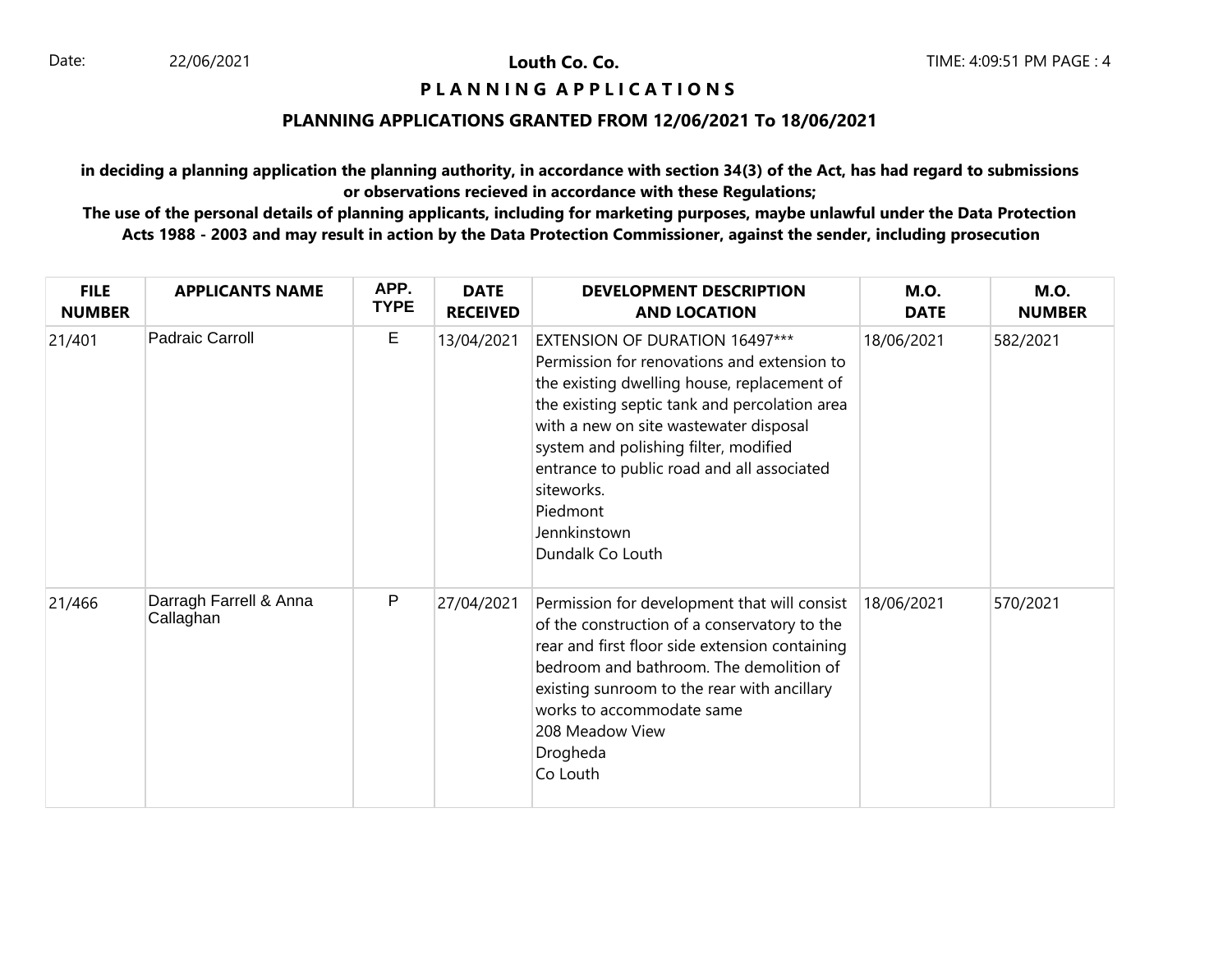# **PIANNING APPLICATIONS**

## **PLANNING APPLICATIONS GRANTED FROM 12/06/2021 To 18/06/2021**

**in deciding a planning application the planning authority, in accordance with section 34(3) of the Act, has had regard to submissions or observations recieved in accordance with these Regulations;**

| <b>FILE</b><br><b>NUMBER</b> | <b>APPLICANTS NAME</b> | APP.<br><b>TYPE</b> | <b>DATE</b><br><b>RECEIVED</b> | <b>DEVELOPMENT DESCRIPTION</b><br><b>AND LOCATION</b>                                                                                                                                                                                                                                                                                           | <b>M.O.</b><br><b>DATE</b> | <b>M.O.</b><br><b>NUMBER</b> |
|------------------------------|------------------------|---------------------|--------------------------------|-------------------------------------------------------------------------------------------------------------------------------------------------------------------------------------------------------------------------------------------------------------------------------------------------------------------------------------------------|----------------------------|------------------------------|
| 21/479                       | Olivia McDonald        | C                   | 28/04/2021                     | Permission Consequent on the Grant of<br>Outline Permission under Ref No. 20/745 for<br>development that will consist of a dwelling<br>house, septic tank and associated works<br>Mooretown<br>Dromiskin<br>Co Louth                                                                                                                            | 18/06/2021                 | 572/2021                     |
| 21/491                       | Gerald O'Donnell       | P                   | 29/04/2021                     | Permission for development that will consist 18/06/2021<br>of change of house type and redesign of<br>previously approved dwelling to include<br>revisions to all facades previously granted<br>permission under planning ref. no. 19/582<br>and all associated site development works<br>Lisnawilly<br>Carrickmacross Road<br>Dundalk Co Louth |                            | 573/2021                     |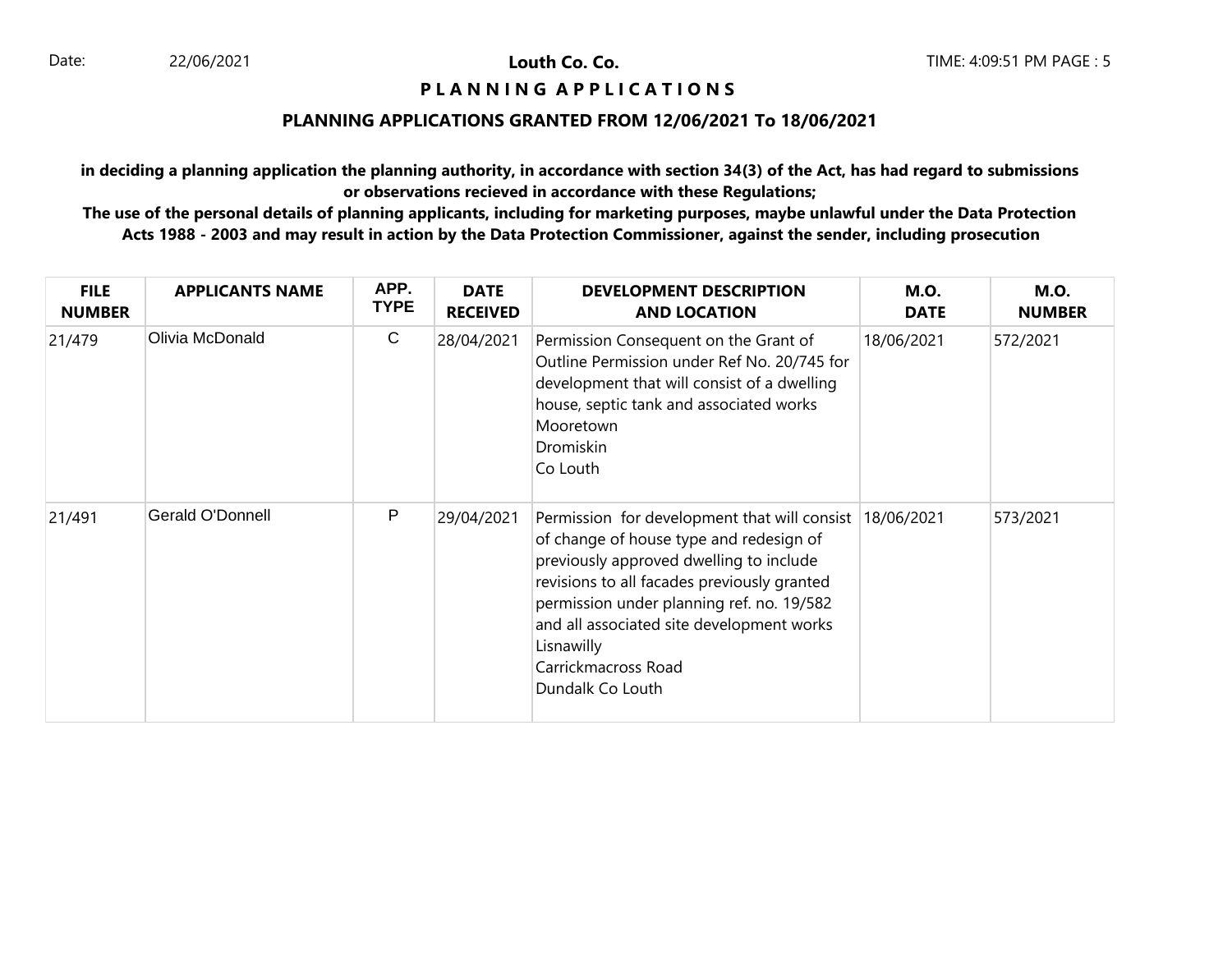## **PIANNING APPLICATIONS**

## **PLANNING APPLICATIONS GRANTED FROM 12/06/2021 To 18/06/2021**

**in deciding a planning application the planning authority, in accordance with section 34(3) of the Act, has had regard to submissions or observations recieved in accordance with these Regulations;**

| <b>FILE</b><br><b>NUMBER</b> | <b>APPLICANTS NAME</b> | APP.<br><b>TYPE</b> | <b>DATE</b><br><b>RECEIVED</b> | <b>DEVELOPMENT DESCRIPTION</b><br><b>AND LOCATION</b>                                                                                                                                                                                                                         | <b>M.O.</b><br><b>DATE</b> | <b>M.O.</b><br><b>NUMBER</b> |
|------------------------------|------------------------|---------------------|--------------------------------|-------------------------------------------------------------------------------------------------------------------------------------------------------------------------------------------------------------------------------------------------------------------------------|----------------------------|------------------------------|
| 21/496                       | Linda Flynn            | P                   | 30/04/2021                     | Proposed development consisting of<br>permission to change the status of the<br>existing holiday home previously granted<br>under planning permissions Ref: 98717 and<br>Ref: 99923 to that of a family home<br>Garveystown<br>Sheetland Road<br>Termonfeckin<br>County Louth | 18/06/2021                 | 578/2021                     |
| 21/500                       | Donal Clare            | P                   | 30/04/2021                     | Permission for a domestic garage and all<br>associated site development works<br>Slieveboy<br>Dunleer<br>Co Louth                                                                                                                                                             | 18/06/2021                 | 577/2021                     |
| 21/502                       | Volha Daroshchanka     | P                   | 30/04/2021                     | Proposed development consisting of a<br>ground floor extension to side of existing<br>dwelling, comprising two<br>bedrooms/bathroom and utility. Also a<br>rooflight to rear of existing roof<br>107 Cherrybrook<br>Ardee<br>County Louth                                     | 18/06/2021                 | 576/2021                     |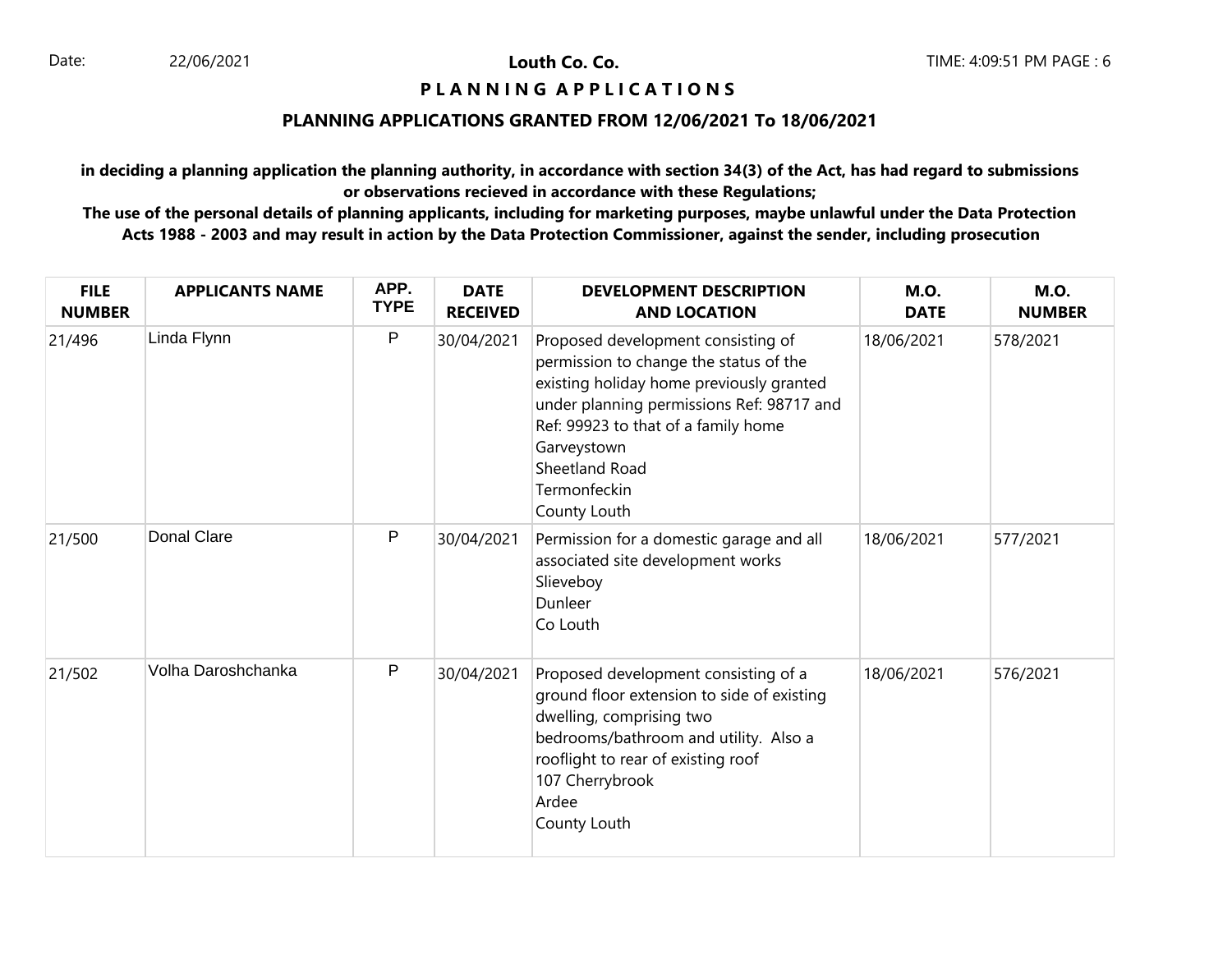# **PIANNING APPLICATIONS**

## **PLANNING APPLICATIONS GRANTED FROM 12/06/2021 To 18/06/2021**

**in deciding a planning application the planning authority, in accordance with section 34(3) of the Act, has had regard to submissions or observations recieved in accordance with these Regulations;**

| <b>FILE</b><br><b>NUMBER</b> | <b>APPLICANTS NAME</b> | APP.<br><b>TYPE</b> | <b>DATE</b><br><b>RECEIVED</b> | <b>DEVELOPMENT DESCRIPTION</b><br><b>AND LOCATION</b>                                                                                                                                                                                                                                                                                                                                                                                                                                                                                                                                                            | <b>M.O.</b><br><b>DATE</b> | <b>M.O.</b><br><b>NUMBER</b> |
|------------------------------|------------------------|---------------------|--------------------------------|------------------------------------------------------------------------------------------------------------------------------------------------------------------------------------------------------------------------------------------------------------------------------------------------------------------------------------------------------------------------------------------------------------------------------------------------------------------------------------------------------------------------------------------------------------------------------------------------------------------|----------------------------|------------------------------|
| 21/503                       | David Byrne            | $\mathsf{R}$        | 30/04/2021                     | Retention permission for a two storey<br>garage/shed to the rear of an existing<br>dwelling house<br>Drakestown<br>Ardee<br>Co Louth                                                                                                                                                                                                                                                                                                                                                                                                                                                                             | 18/06/2021                 | 575/2021                     |
| 21/508                       | Peadar McCaghey        | $\mathsf{P}$        | 30/04/2021                     | Permission for the replacement of 18 no. two $18/06/2021$<br>storey semi-detached and terraced<br>dwellings, permitted under planning ref. no.<br>18/600, with 40 no. dwellings in<br>apartment/duplex form accommodated in 5<br>no. three storey buildings (each consisting of<br>4 no. ground floor apartments and 4 no.<br>duplex dwellings over first/second floor<br>levels) and consequential alterations to the<br>site layout plan including: public &<br>communal open spaces, bin storage, car<br>parking, and all associated site development<br>works<br>Dublin Road<br>Castlebellingham<br>Co Louth |                            | 595/21                       |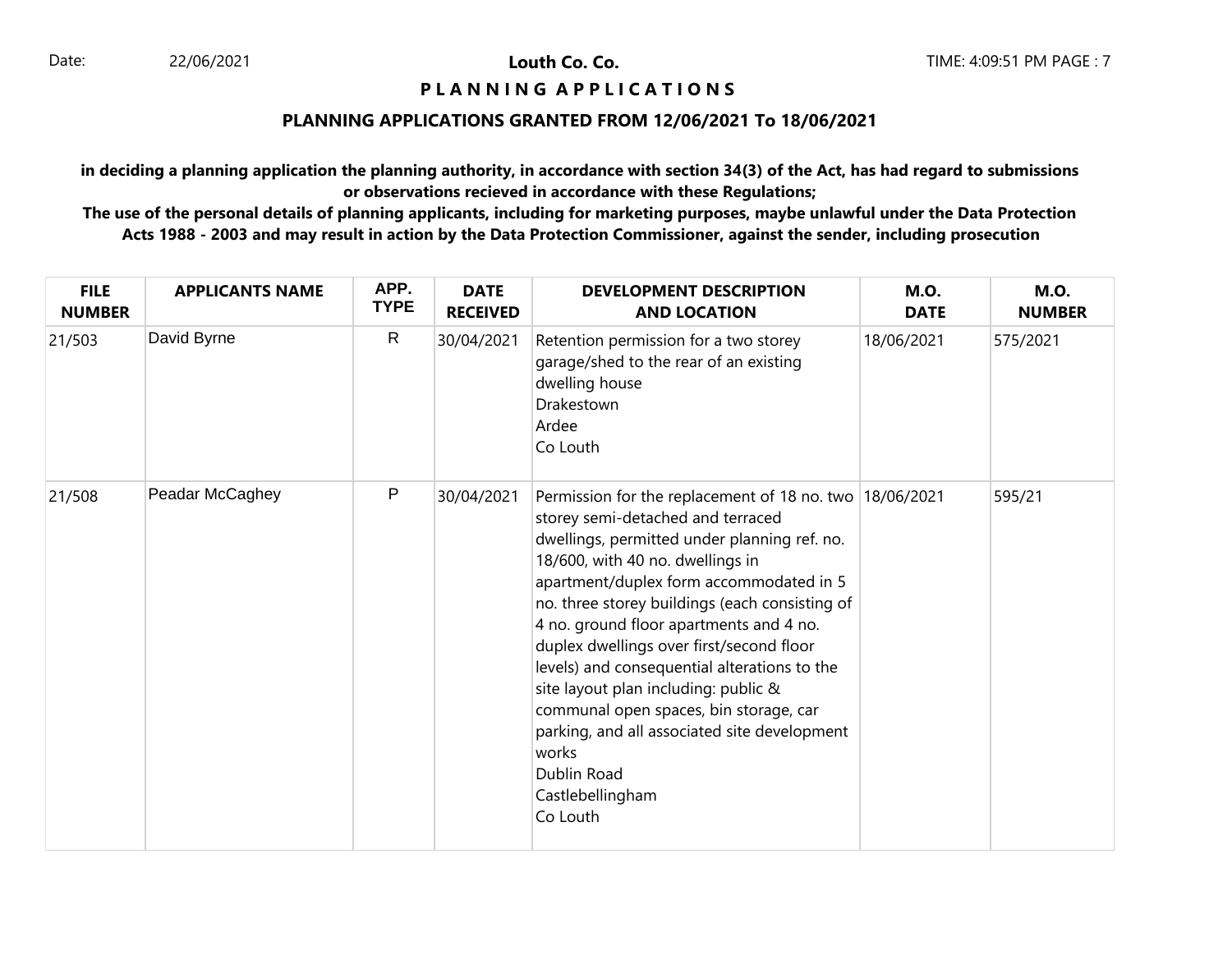# **PIANNING APPLICATIONS**

## **PLANNING APPLICATIONS GRANTED FROM 12/06/2021 To 18/06/2021**

**in deciding a planning application the planning authority, in accordance with section 34(3) of the Act, has had regard to submissions or observations recieved in accordance with these Regulations;**

| <b>FILE</b><br><b>NUMBER</b> | <b>APPLICANTS NAME</b> | APP.<br><b>TYPE</b> | <b>DATE</b><br><b>RECEIVED</b> | <b>DEVELOPMENT DESCRIPTION</b><br><b>AND LOCATION</b>                                                                                                                                                                            | <b>M.O.</b><br><b>DATE</b> | <b>M.O.</b><br><b>NUMBER</b> |
|------------------------------|------------------------|---------------------|--------------------------------|----------------------------------------------------------------------------------------------------------------------------------------------------------------------------------------------------------------------------------|----------------------------|------------------------------|
| 21/510                       | Mark and Ann O'Neill   | P                   | 04/05/2021                     | Proposed development consisting of a single 18/06/2021<br>storey side and rear extension consisting of<br>toilet and family room and all associated site<br>works<br>109 Gleann Alainn<br>Tullyallen<br>Drogheda<br>County Louth |                            | 586/2021                     |
| 21/511                       | John Clerkin           | P                   | 04/05/2021                     | Proposed development consisting of<br>extension at first floor level to side of existing<br>semi detached two storey dwelling together<br>with all associated siteworks<br>78 Maple Drive<br>Drogheda<br>County Louth            | 18/06/2021                 | 579/2021                     |
| 21/512                       | Gerard Mulligan        | $\mathsf{R}$        | 04/05/2021                     | Retention permission of a domestic garage<br>and associated site development works<br>Jenkinstown<br>Dundalk<br>County Louth                                                                                                     | 18/06/2021                 | 580/2021                     |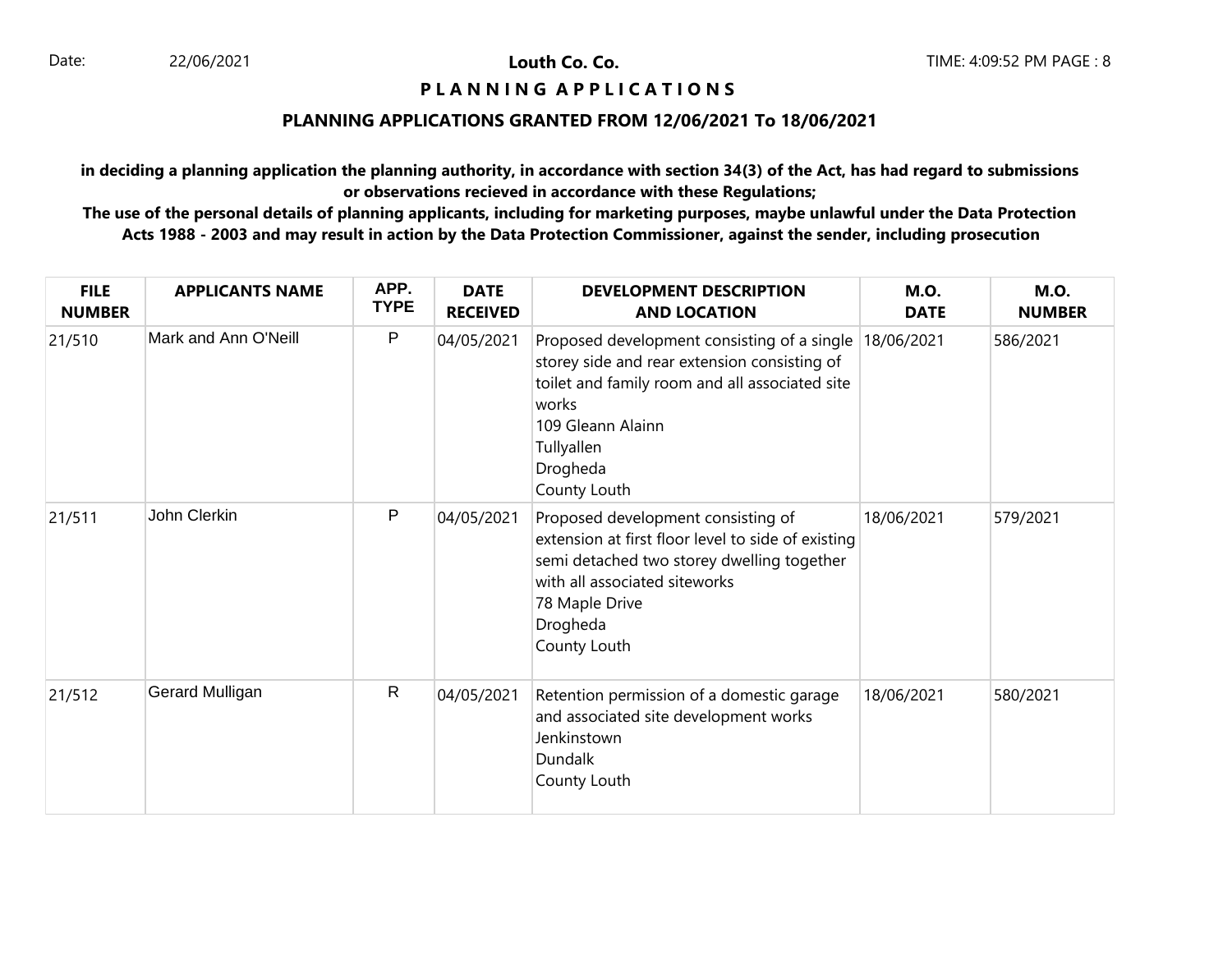# **PIANNING APPLICATIONS**

#### **PLANNING APPLICATIONS GRANTED FROM 12/06/2021 To 18/06/2021**

**in deciding a planning application the planning authority, in accordance with section 34(3) of the Act, has had regard to submissions or observations recieved in accordance with these Regulations;**

| <b>FILE</b><br><b>NUMBER</b> | <b>APPLICANTS NAME</b> | APP.<br><b>TYPE</b> | <b>DATE</b><br><b>RECEIVED</b> | <b>DEVELOPMENT DESCRIPTION</b><br><b>AND LOCATION</b>                                                                                                                                                                                                                                                                                                                                     | <b>M.O.</b><br><b>DATE</b> | <b>M.O.</b><br><b>NUMBER</b> |
|------------------------------|------------------------|---------------------|--------------------------------|-------------------------------------------------------------------------------------------------------------------------------------------------------------------------------------------------------------------------------------------------------------------------------------------------------------------------------------------------------------------------------------------|----------------------------|------------------------------|
| 21/524                       | Jizhi Sun & Lisa Wang  | P                   | 05/05/2021                     | Permission for development that will consist<br>of an extension to the side of existing<br>dwelling house<br>Barron's Court<br>247 H, Lower Point Road<br>Dundalk Co Louth                                                                                                                                                                                                                | 18/06/2021                 | 581/2021                     |
| 21/526                       | Padraig Martin         | P                   | 05/05/2021                     | Permission for development that will consist<br>of the change of use of existing retail unit to<br>revert back to a dwelling house including 1.<br>Front elevation changes 2. New dormer<br>window to front of property 3. New pitched<br>roof to replace existing flat roof to rear of<br>property 4. Balcony to rear of property.<br>1 Distillery Lane<br>Townparks<br>Dundalk Co Louth | 18/06/2021                 | 584/2021                     |